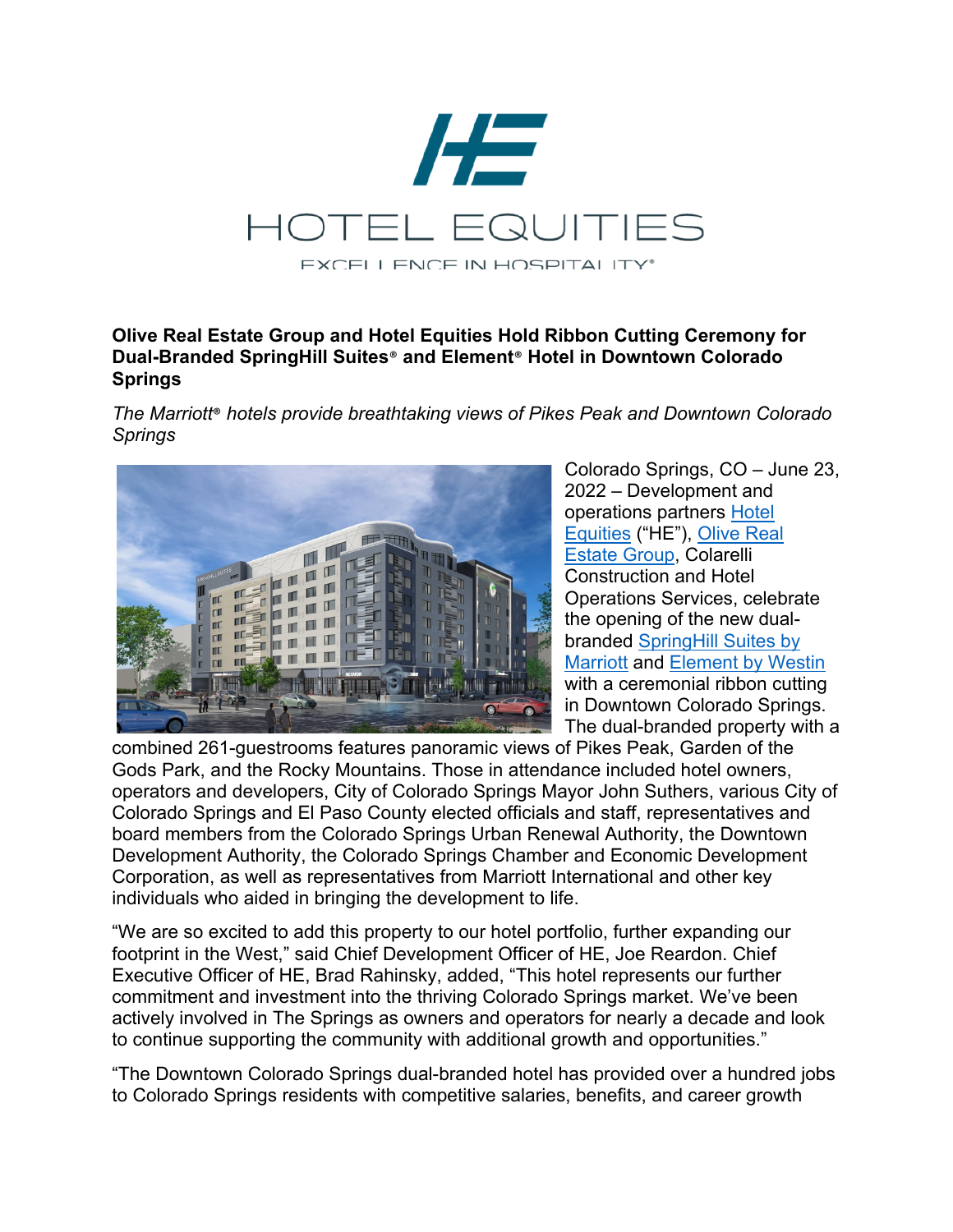opportunities," said Principal of Olive Real Estate Group, Jim DiBiase. "In addition to the positive social impact the hotel brings, the dual-branded model is the perfect solution to the market's demand for upscale, urban focused accommodations that include extended stay options in the city's downtown core. It is a testament to the growth of business and tourism travel in Colorado Springs."

The dual-branded property located at the corner of South Tejon and East Costilla began construction in June 2019 with a commitment to utilizing local vendors, contractors and subcontractors to advance the local economic impact.

"It has been so gratifying to watch this project come together," said Vince Colarelli, President of Colarelli Construction. "Despite a worldwide pandemic, supply chain disruptions and encountering every possible weather condition, our team pushed through and created something truly unique. I'm excited to see how this development transforms the culture of Downtown Colorado Springs."

The hotel is located in the heart of downtown Colorado Springs, a growing center for business functions and entertainment options, including the U.S. Olympic & Paralympic Museum and the Colorado Springs Switchbacks FC. The location is encompassed by Colorado College, University of Colorado Colorado Springs, the United States Air Force Academy, Colorado Springs Fine Arts Center, and many local restaurants and bars.

Gus Krimm serves as General Manager of the hotel alongside Director of Sales, Linda Greenwell.

"Our team has had the pleasure of working alongside the developers and on-property opening team since the project's inception to ensure the original vision for the dualbranded property comes to fruition," said Senior Vice President of Operations at HE, Peter Tziahanas. "I have complete confidence that the team has delivered a property that will serve as a central gathering place for the downtown community and offer guests a unique experience when visiting the vibrant city."

To learn more about the SpringHill Suites click here. To learn more about the Element Downtown Colorado Springs, click here.

### **About Olive Real Estate Group**

Olive Real Estate Group is a recognized leader in the Southern Colorado commercial real estate marketplace, serving clients as they expand, relocate, develop and invest to improve business, financial and economic development in an area ripe with opportunity. Since 1976, Olive Real Estate Group has developed over 5 million square feet of commercial office, retail, hotel and industrial properties in Colorado Springs. Signature projects include the Colorado Springs Tech Center, Woodmen Office Campus, and Aerospace Technology Center campuses. Learn more at www.olivereg.com.

#### **About Hotel Equities**